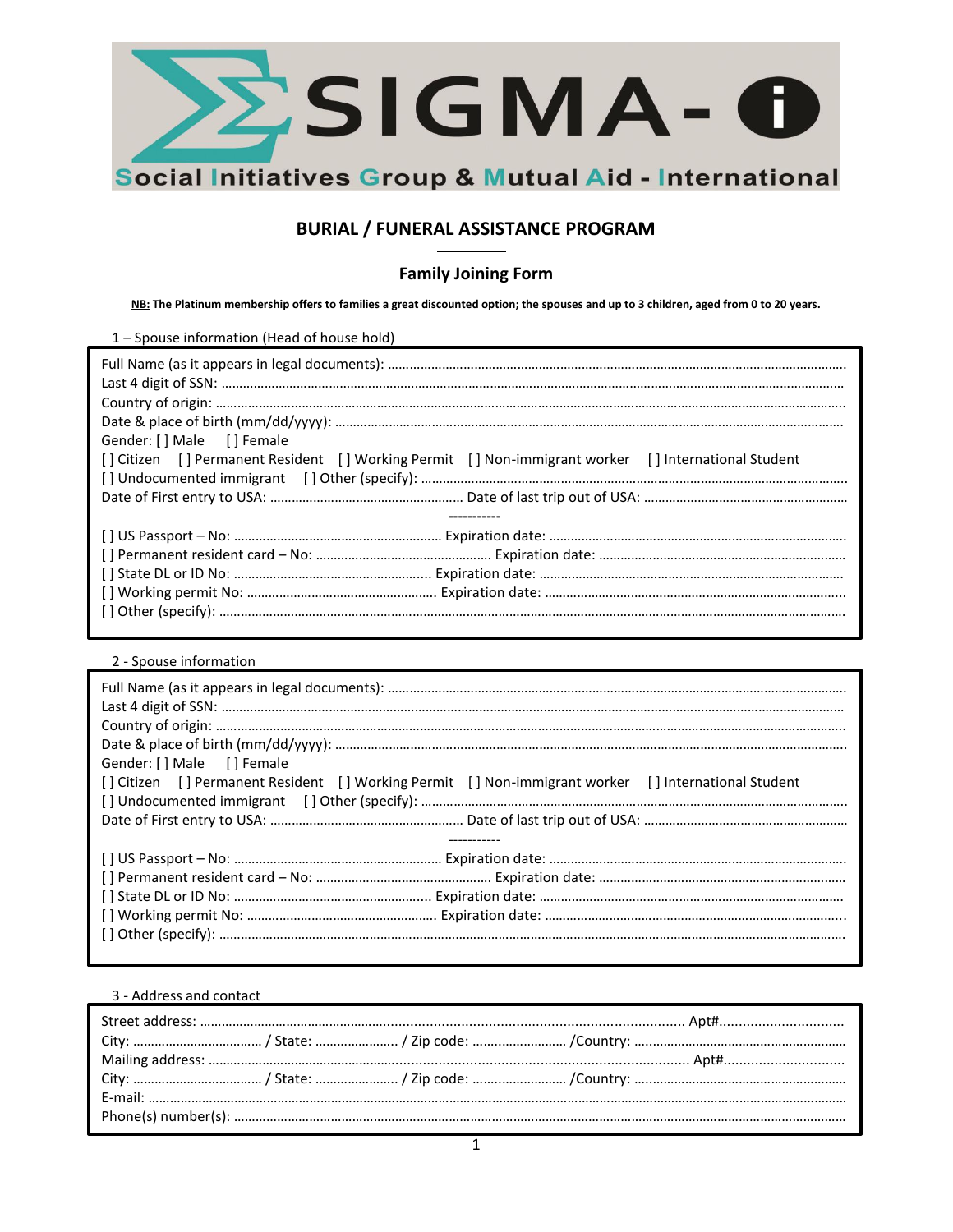## 4 - Child # 1 information

| Gender: [] Male [] Female |
|---------------------------|
|                           |
|                           |

5 - Child # 2 information

| Gender: [ ] Male [ ] Female |
|-----------------------------|
|                             |
|                             |

## 6 - Child # 3 information

| Gender: [ ] Male [ ] Female |
|-----------------------------|
|                             |
|                             |

## 7 - Statement of Health

| Note: Check YES or NO for all the questions. A "Yes" answer does not automatically disqualify the applicant. Specify if any of<br>the following statements applies to anyone in this application. |  |  |  |  |
|---------------------------------------------------------------------------------------------------------------------------------------------------------------------------------------------------|--|--|--|--|
|                                                                                                                                                                                                   |  |  |  |  |
|                                                                                                                                                                                                   |  |  |  |  |
| (3)- In the past 2 years, for any condition, anyone has been admitted to or confined in a hospital, nursing home,                                                                                 |  |  |  |  |
|                                                                                                                                                                                                   |  |  |  |  |

## 8 - Subsidiary information

| Contact persons in country of origin:                                                            |                                                                                       |  |  |
|--------------------------------------------------------------------------------------------------|---------------------------------------------------------------------------------------|--|--|
|                                                                                                  |                                                                                       |  |  |
|                                                                                                  |                                                                                       |  |  |
|                                                                                                  |                                                                                       |  |  |
| Note: can be completed anytime. Not mandatory to Africans by marriage, adoption or born in U.S.A |                                                                                       |  |  |
|                                                                                                  |                                                                                       |  |  |
|                                                                                                  | Repatriation of Corpse in country of origin in case of death? (Optional) [] Yes [] No |  |  |